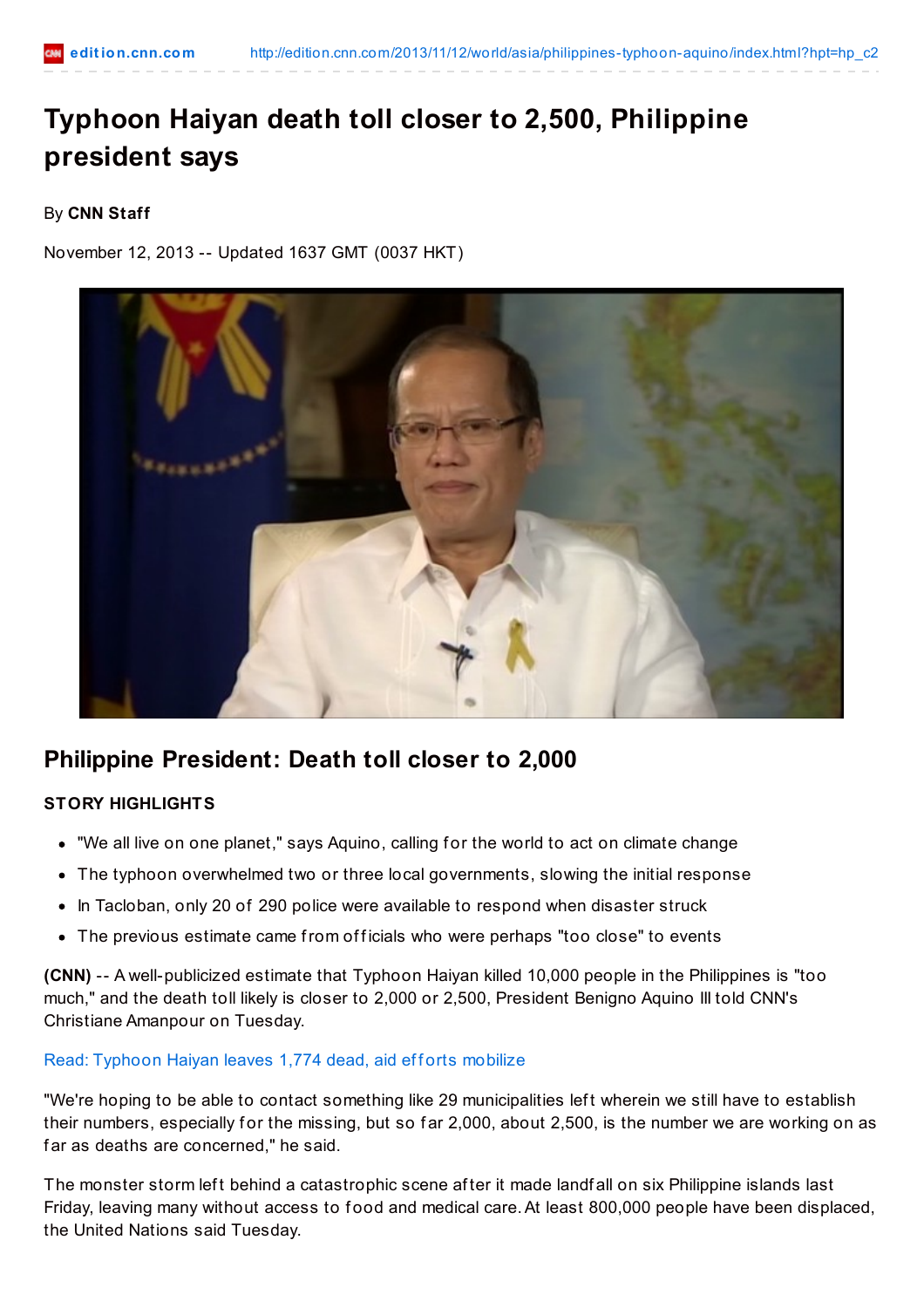*Photos: Typhoon Haiyan Haiyan's track Philippine family's survival story*

By Tuesday, Philippines of ficials said 1,774 bodies had been counted and 2,487 people were injured.

The previous estimate of 10,000 killed, Aquino said, came from local officials who perhaps were "too close" to the center of destruction to make an accurate guess.

#### Read: [Typhoon](http://cnn.com/2013/11/11/world/asia/philippines-typhoon-haiyan-destruction-watson/) Haiyan crushed town 'like giant hand from the sky'

The typhoon simply overwhelmed the ability of two or three local governments to do their jobs, which include taking care of the initial response, the President said. For example, in Tacloban, only 20 of 290 police were available when disaster struck; many were tending to their own families, he said.

The national government "had to replace a lot of the personnel with personnel from other regions to take care of government's vital f unctions," Aquino said.

The typhoon wreaked havoc on power lines and communications facilities, which meant government of ficials faced immense difficulties

in identif ying needs and dispatching relief supplies and equipment. But the situation has improved, he said. All of the national roads are reopened and most of the airports are nearly back to normal operating levels, he said.

Still, he added, the sheer number of people affected is daunting.

Aquino said the toll might have been higher had it not been for preemptive evacuations, the prepositioning of supplies and cooperation from businesses. "But, of course, nobody imagined the magnitude that this super typhoon brought on us," he said.

Aguino expressed gratitude for the aid that has been pouring in from around the world. "There are, at last count, over 22 countries have either pledged to us, actually given us aid," he said.

Though civil order has broken down in some areas, some 2,000 personnel have been deployed to restore it, he said.

"People were -- became -- desperate, and that's why we are trying to f ast-track the situation where national government takes over these local government f unctions so that order is restored."

Responding to a question about the vulnerability of his country to climate change, Aquino said he had no doubt that climate change is occurring and the world must respond to it. "There should be no debate that this is happening," he said, citing heavy rains during what used to be dry months, periods of drought during what used to be wet months and the havoc that that has inflicted on farmers.

"We all live on one planet," the President said. "Either we come up with a solution that everybody adheres to and cooperates with, or let us be prepared to meet disasters."

Efforts are under way to better prepare the archipelago nation to endure future such assaults, such as planting mangroves in tidal areas as a def ense against tsunamis, and investing in meteorology to better predict -- and prepare for -- such events.





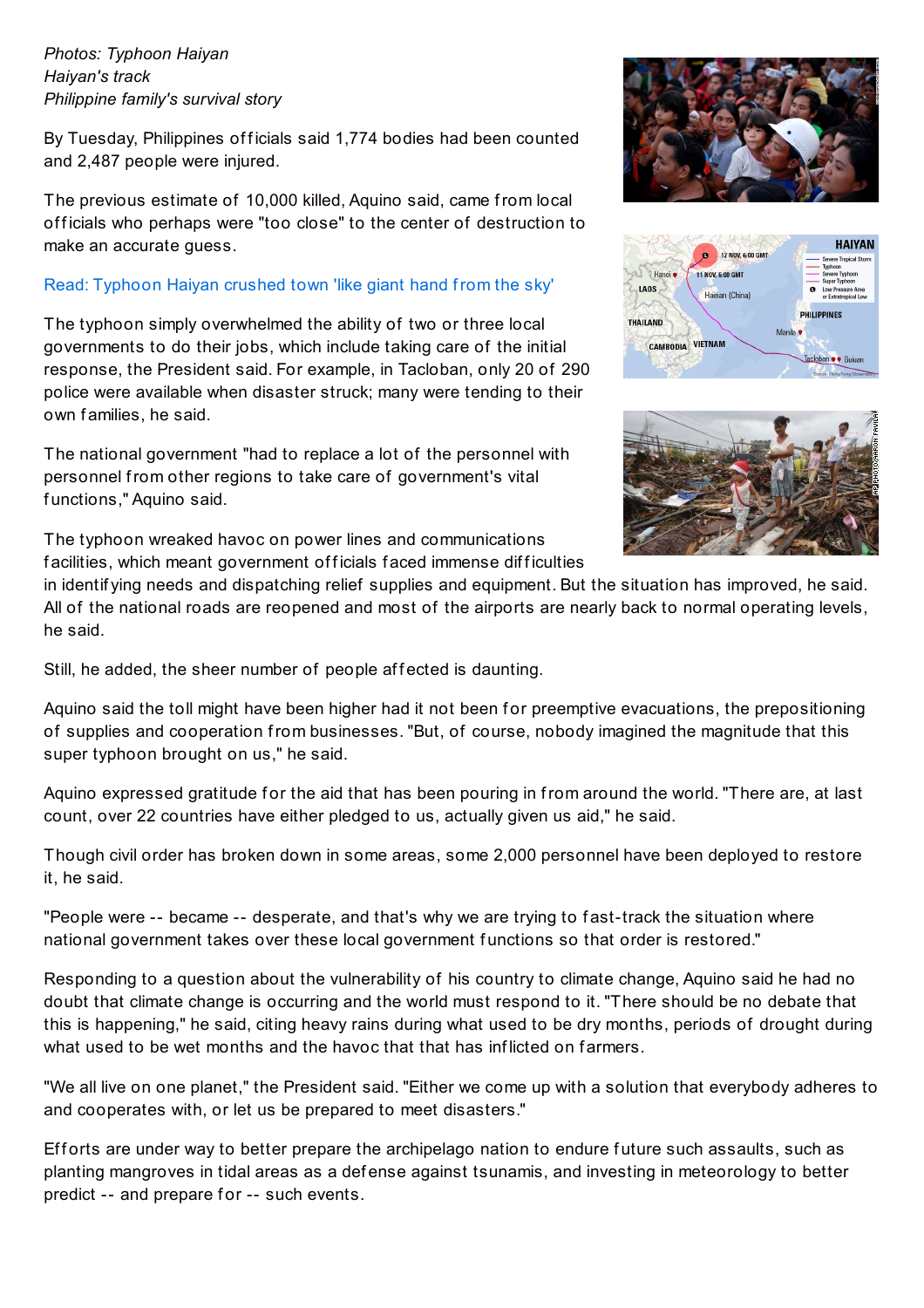After the immediate needs of the populace are met, the nation's focus will turn to rebuilding the tens of thousands of homes affected -- this time to standards better able to withstand typhoons, Aquino said.

Part of complete coverage on

Typhoon Haiyan

How it [happened:](http://edition.cnn.com/2013/11/12/world/asia/typhoon-haiyan-tic-toc/index.html?iid=article_sidebar) Tracing Typhoon Haiyan's havoc

November 12, 2013 -- Updated 1205 GMT (2005 HKT)

The unbearable stench of rotting flesh. The search for relatives under heaps of rubble. The desperate pleas for food and water.

[Emotional](http://edition.cnn.com/2013/11/12/world/asia/typhoon-haiyan-people/index.html?iid=article_sidebar) extremes for families of typhoon victims

November 13, 2013 -- Updated 0129 GMT (0929 HKT)

People thousands of miles from the Philippines still felt their hearts stop and their bearings spin as Typhoon Haiyan slammed into the island nation.

How to help Typhoon Haiyan [survivors](http://edition.cnn.com/2013/11/09/world/iyw-how-to-help-typhoon-haiyan/index.html?iid=article_sidebar)

November 12, 2013 -- Updated 1718 GMT (0118 HKT)

The stories coming out of the Philippines are unimaginable. Rushing water and wind tearing children away from their parents' arms.A city of 200,000 in which no buildings appear to have survived intact.

#### [Typhoon](http://edition.cnn.com/2013/11/11/health/typhoon-medical-crisis/index.html?iid=article_sidebar) creates health crisis

November 11, 2013 -- Updated 2316 GMT (0716 HKT)

The unprecedented natural disaster is a potential medical disaster for the Philippines, according to emergency crews on the ground.

UN: Logistics are biggest [challenge](http://edition.cnn.com/video/data/2.0/video/world/2013/11/11/philippines-typhoon-haiyan-world-food-programme-intv.cnn.html?iid=article_sidebar)

November 12, 2013 -- Updated 0219 GMT (1019 HKT)

Richard Quest speaks to a rep from the World Food Programme about the challenges f aced in getting aid to the Philippines.

Inmates [threaten](http://edition.cnn.com/video/data/2.0/video/world/2013/11/11/philippines-typhoon-prison-problems-stevens-pkg.cnn.html?iid=article_sidebar) break out af ter Haiyan

November 12, 2013 -- Updated 0022 GMT (0822 HKT)

Prison inmates threaten a mutiny if they aren't given food in the aftermath of Typhoon Haiyan.Andrew Stevens reports.

Hear typhoon slam into the [Philippines](http://edition.cnn.com/video/data/2.0/video/us/2013/11/11/tsr-nats-typhoon-haiyan-devastation.cnn.html?iid=article_sidebar)

November 11, 2013 -- Updated 2359 GMT (0759 HKT)

CNN reporters capture sounds and images of Typhoon Haiyan's devastating trek through Tacloban, Philippines.

[Typhoon](http://edition.cnn.com/video/data/2.0/video/world/2013/11/11/tsr-todd-tacloban-haiyan-typhoon.cnn.html?iid=article_sidebar) victim: This is worse than hell

November 11, 2013 -- Updated 2300 GMT (0700 HKT)















**ADUERTISEMENT**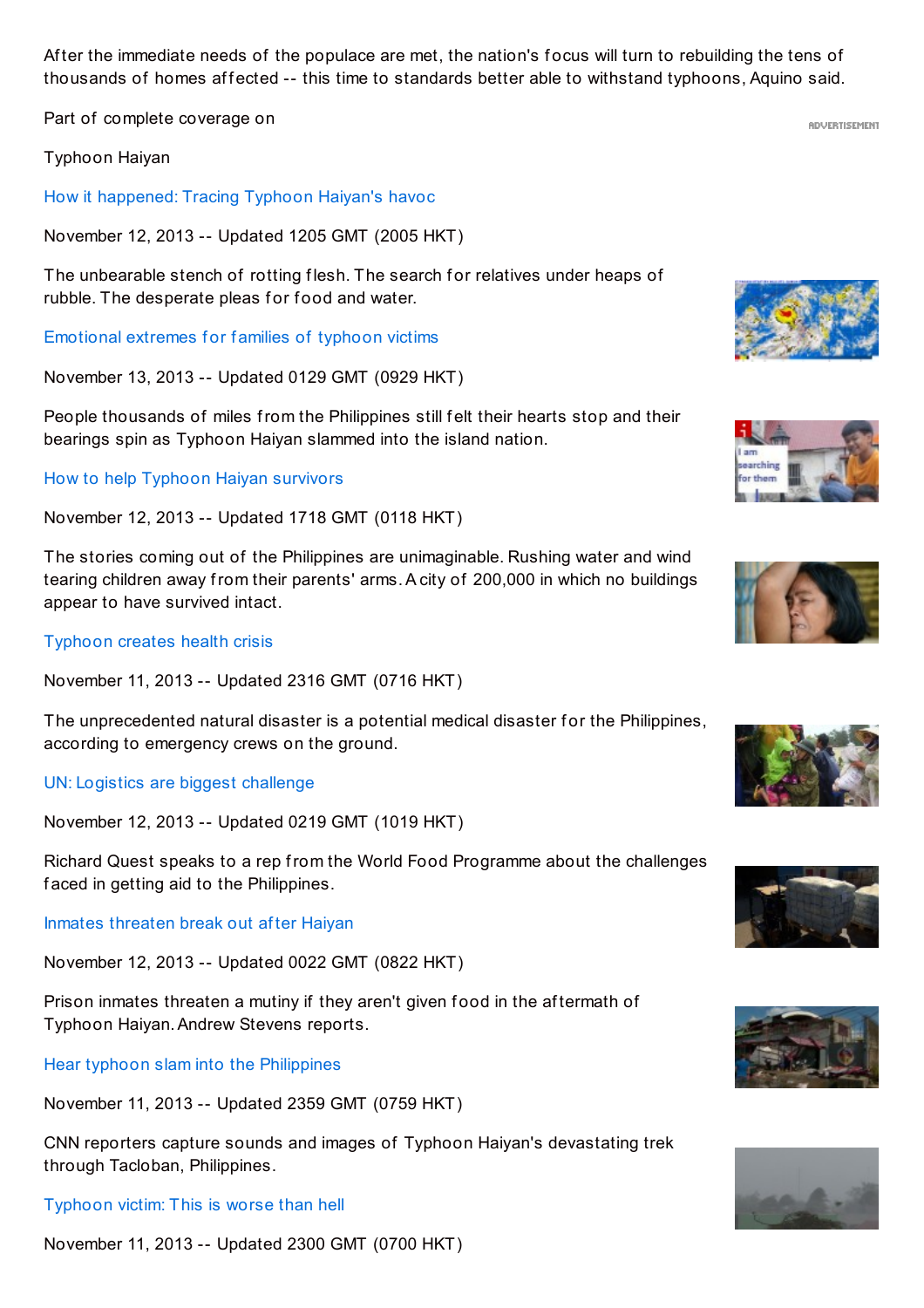November 10, 2013 -- Updated 1403 GMT (2203 HKT)

Officials worry the increasing number of decaying bodies will become a health hazard for survivors of Typhoon Haiyan.

30 [members](http://edition.cnn.com/2013/11/11/world/asia/typhoon-haiyan-tacloban-tan-family-missing/index.html?iid=article_sidebar) of one family missing

November 12, 2013 -- Updated 0735 GMT (1535 HKT)

Their faces stare from old photos, their voices silent since Super Typhoon Haiyan swept through Tacloban in the Philippines on Friday.

[Children](http://edition.cnn.com/2013/11/11/world/gallery/typhoon-haiyan-victims/index.html?iid=article_sidebar) among Haiyan victims

November 12, 2013 -- Updated 1715 GMT (0115 HKT)

Typhoon Haiyan, one of the strongest storms in recorded history, left thousands of victims in its wake.

[Devastation](http://edition.cnn.com/video/data/2.0/video/world/2013/11/11/hancocks-philippines-road-to-tacloban.cnn.html?iid=article_sidebar) on the road to Tacloban

November 11, 2013 -- Updated 1719 GMT (0119 HKT)

CNN's Paula Hancocks reports on the grim scene around the city of Tacloban, Philippines, following Super Typhoon Haiyan.

Town [crushed](http://edition.cnn.com/2013/11/11/world/asia/philippines-typhoon-haiyan-destruction-watson/index.html?iid=article_sidebar) by 'giant hand'

November 11, 2013 -- Updated 1240 GMT (2040 HKT)

'I was gob-smacked as we made our f inal approach into the ruins of the airport in Tacloban,' says CNN's Ivan Watson.

Photos: [Haiyan's](http://edition.cnn.com/2013/11/11/asia/gallery/haiyan-aerials/index.html?iid=article_sidebar) wrath from above

November 11, 2013 -- Updated 2105 GMT (0505 HKT)

Flattened forests and flooded villages in the Philippines seen from the air.

[Philippines](http://edition.cnn.com/video/data/2.0/video/world/2013/11/11/philippines-typhoon-enrique-ona-amanpour-intv.cnn.html?iid=article_sidebar) of ficial: Worst storm ever

November 11, 2013 -- Updated 2058 GMT (0458 HKT)

Christiane Amanpour speaks to the Philippines Secretary of Health about the devastation brought on by Super Typhoon Haiyan.

[Typhoon](http://edition.cnn.com/2013/11/11/asia/gallery/typhoon-haiyan-relief/index.html?iid=article_sidebar) Haiyan relief efforts

November 13, 2013 -- Updated 0127 GMT (0927 HKT)

Troops and aid organizations help Filipinos struggling to survive the af termath of Typhoon Haiyan, one of the strongest storms in recorded history.

Water, [wicked](http://edition.cnn.com/2013/11/09/world/asia/storm-chaser-tacloba-super-typhoon-haiyan/index.html?iid=article_sidebar) wind, fire create chaos

November 11, 2013 -- Updated 0727 GMT (1527 HKT)

It was the cruelest of ironies unleashed by Super Typhoon Haiyan.

Tacloban [residents](http://edition.cnn.com/video/data/2.0/video/world/2013/11/10/pkg-stevens-philippines-typhoon-tacloban-city.cnn.html?iid=article_sidebar) plead for help

















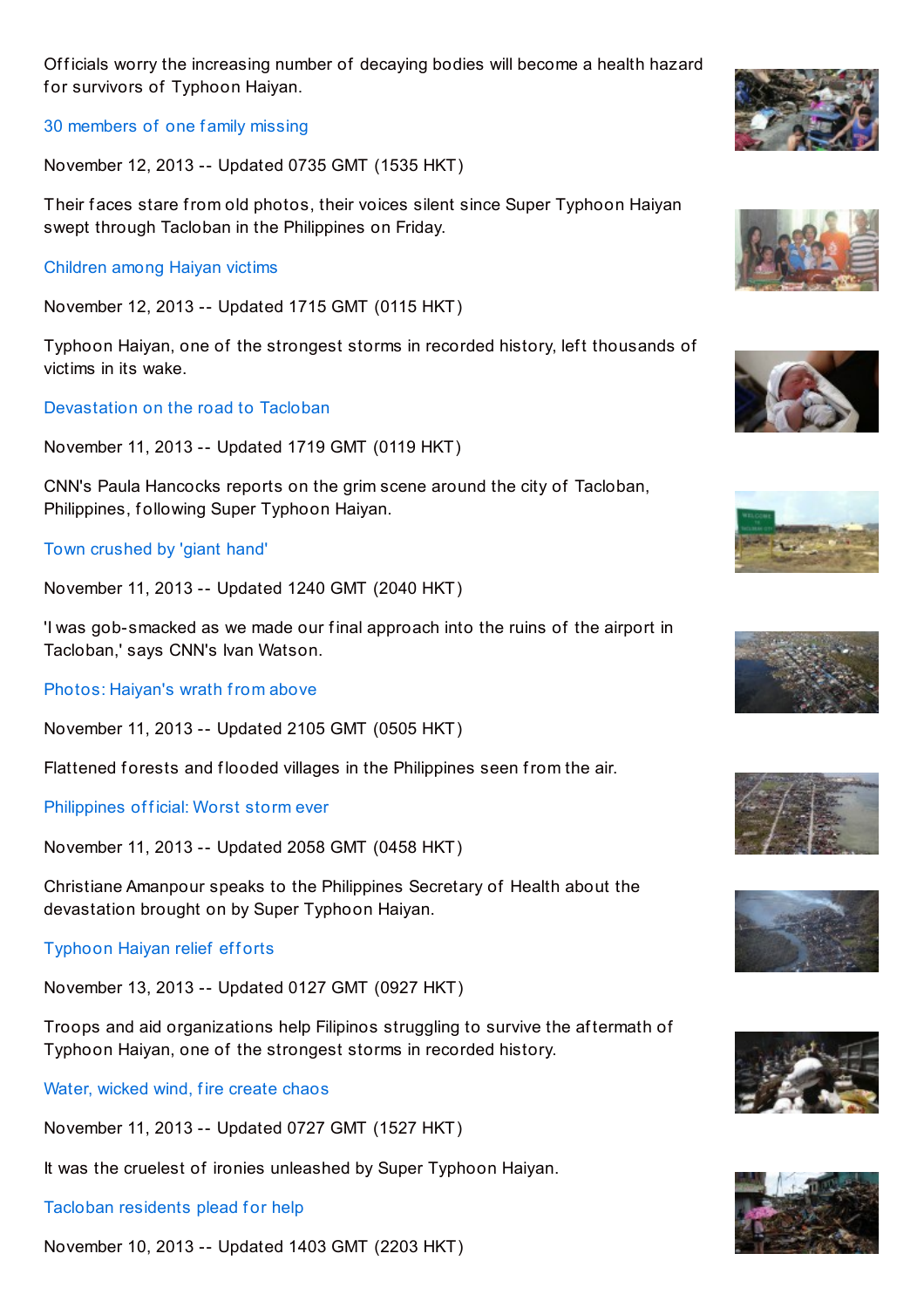Witness: [Typhoon](http://edition.cnn.com/video/data/2.0/video/bestoftv/2013/11/08/exp-lead-intv-philippines-typhoon-witness-incredibly-intense.cnn.html?iid=article_sidebar) was 'intense'

CNN's Andrew Stevens was on the ground in Tacloban as Typhoon Haiyan brought a storm surge to the Philippines coast.

#### Photos: [Typhoon](http://edition.cnn.com/2013/11/07/asia/gallery/typhoon-haiyan/index.html?iid=article_sidebar) Haiyan

November 13, 2013 -- Updated 0210 GMT (1010 HKT)

The storm affected 4.3 million people in 36 provinces and displaced more than 340,000.

CNN crew helps rescue [typhoon](http://edition.cnn.com/video/data/2.0/video/weather/2013/11/09/raw-inside-typhoon-philippines-rescue.james-reynolds-uncut-productions.html?iid=article_sidebar) victims

November 9, 2013 -- Updated 1801 GMT (0201 HKT)

CNN Producer Tim Schwarz and CNNIAnchor Andrew Stevens help rescue people inside a hotel during Typhoon Haiyan.

[Children](http://edition.cnn.com/2013/11/09/world/asia/philippines-tacloban/index.html?iid=article_sidebar) ripped from parents' arms

November 10, 2013 -- Updated 1637 GMT (0037 HKT)

No building in this coastal city of 200,000 residents appears to have escaped damage from Super Typhoon Haiyan.

# Are you [there?](http://ireport.cnn.com/topics/1057748?hpt=hp_t1&iid=article_sidebar) Share your story

Are you in the affected area? Send us your images and video but please stay safe.

[Philippines](http://edition.cnn.com/2013/11/08/world/asia/philippines-typhoon-destruction/index.html?iid=article_sidebar) gets more than its share of disasters

November 10, 2013 -- Updated 1954 GMT (0354 HKT)

Powered by ferocious winds, the fast-moving Super Typhoon Haiyan swept through the Philippines, a country of more than 92 million people all too f amiliar with destructive storms.

# Typhoon af termath ['apocalyptic'](http://edition.cnn.com/video/data/2.0/video/world/2013/11/10/natpkg-philippines-typhoon-storm-chaser.james-reynolds-uncut-productions.html?iid=article_sidebar)

November 10, 2013 -- Updated 1421 GMT (2221 HKT)

Storm chaser, James Reynolds shot some incredible video of the super typhoon as it hit Tacloban City.

U.S. offers aid, sends [rescue](http://edition.cnn.com/2013/11/09/world/asia/philippines-typhoon-us-assistance/index.html?iid=article_sidebar) teams

November 10, 2013 -- Updated 0021 GMT (0821 HKT)

The U.S. government had pledged an array of support from monetary aid to searchand-rescue missions to help typhoon-devastated Philippines.

Cleanup begins af ter super [typhoon](http://edition.cnn.com/video/data/2.0/video/world/2013/11/08/philippines-typhoon-cleanup-begins-hancocks.cnn.html?iid=article_sidebar)

November 8, 2013 -- Updated 2217 GMT (0617 HKT)

Cleanup efforts are beginning after Super Typhoon Haiyan left the Philippines devastated. CNN's Paula Hancocks reports.